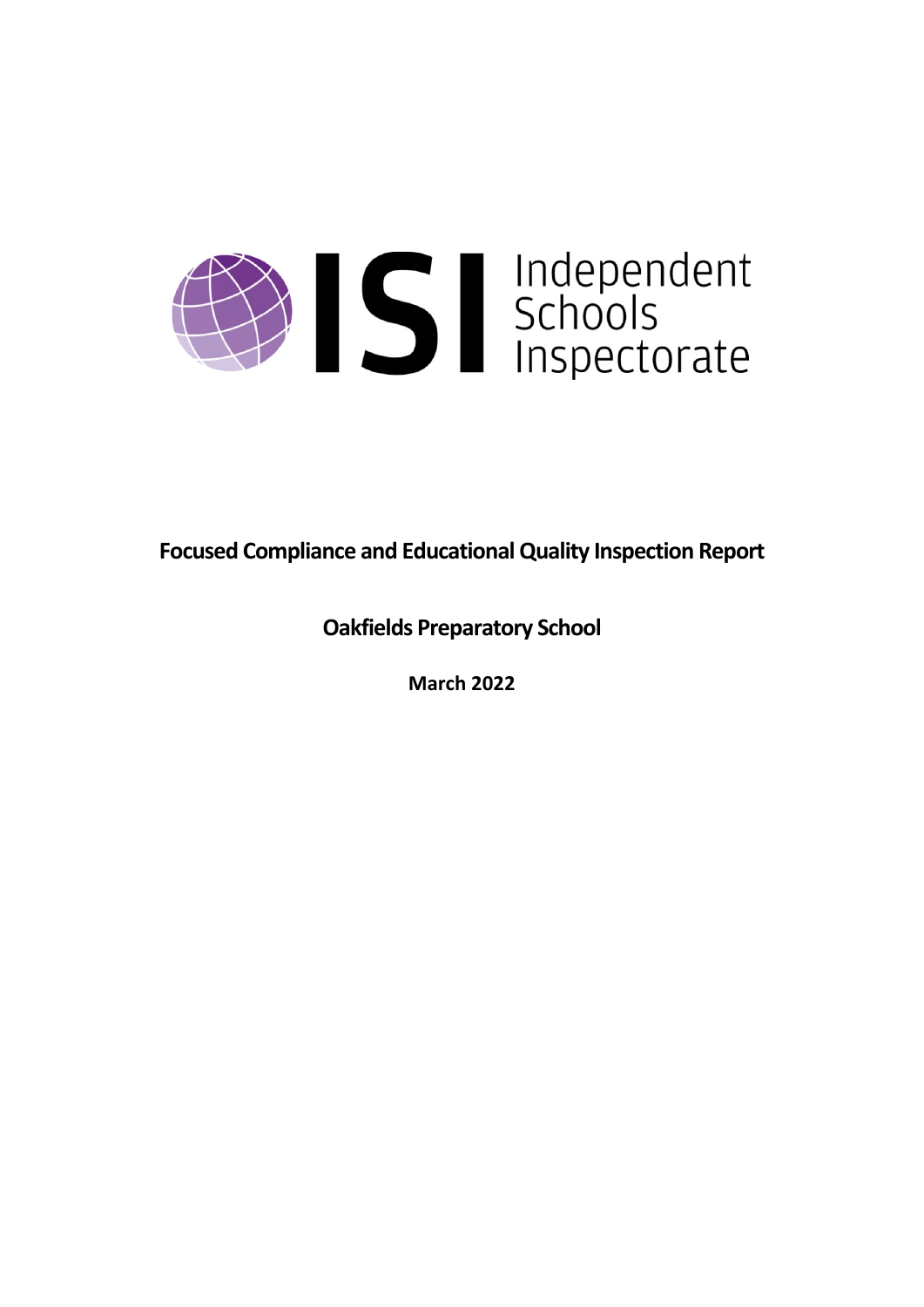# **Contents**

|    | <b>School's Details</b>                                              | 3                       |
|----|----------------------------------------------------------------------|-------------------------|
| 1. | <b>Background Information</b>                                        | 4                       |
|    | <b>About the school</b>                                              | 4                       |
|    | What the school seeks to do                                          | 4                       |
|    | About the pupils                                                     | 4                       |
| 2. | <b>Regulatory Compliance Inspection</b>                              | 5                       |
|    | Preface                                                              | 5                       |
|    | <b>Key findings</b>                                                  | 6                       |
|    | PART 1 - Quality of education provided                               | 6                       |
|    | PART 2 - Spiritual, moral, social and cultural development of pupils | 6                       |
|    | PART 3 - Welfare, health and safety of pupils                        | 6                       |
|    | PART 4 – Suitability of staff, supply staff, and proprietors         | 6                       |
|    | PART 5 - Premises of and accommodation at schools                    | 6                       |
|    | <b>PART 6 - Provision of information</b>                             | $\overline{\mathbf{z}}$ |
|    | PART 7 - Manner in which complaints are handled                      | 7                       |
|    | PART 8 - Quality of leadership in and management of schools          | $\overline{\mathbf{z}}$ |
| 3. | <b>Educational Quality</b>                                           | 8                       |
|    | Preface                                                              | 8                       |
|    | <b>Key findings</b>                                                  | 8                       |
|    | <b>Recommendation</b>                                                | 8                       |
|    | The quality of the pupils' academic and other achievements           | 8                       |
|    | The quality of the pupils' personal development                      | 10                      |
| 4. | <b>Inspection Evidence</b>                                           | 13                      |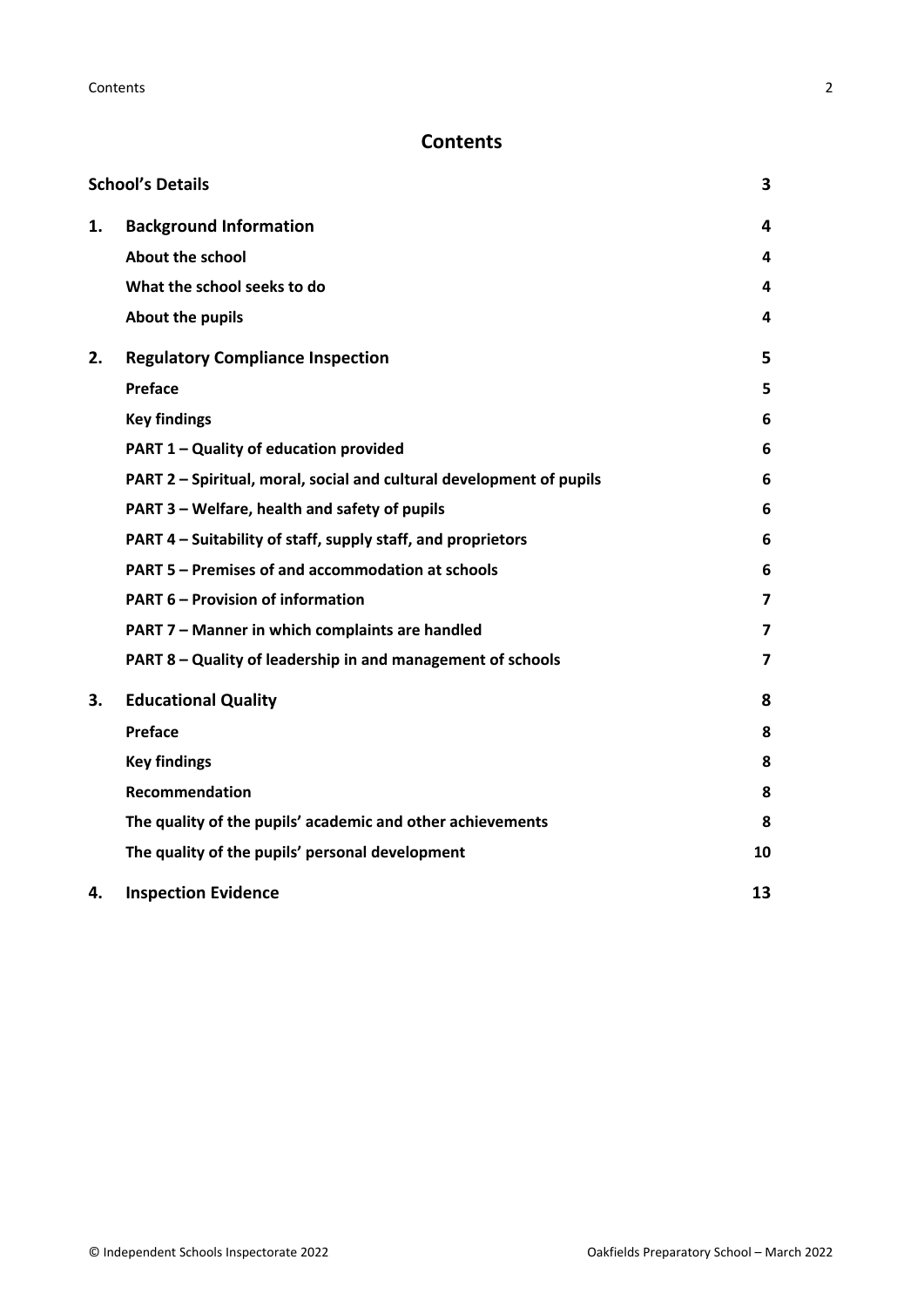| <b>School</b>            | <b>Oakfields Preparatory School</b>                                                                                             |  |  |
|--------------------------|---------------------------------------------------------------------------------------------------------------------------------|--|--|
| <b>DfE</b> number        | 311/6061                                                                                                                        |  |  |
| <b>Address</b>           | <b>Oakfields Preparatory School</b><br><b>Harwood Hall</b><br><b>Harwood Hall Lane</b><br>Upminster<br>Essex<br><b>RM14 2YG</b> |  |  |
| Telephone number         | 01708 220117                                                                                                                    |  |  |
| <b>Email address</b>     | office@oakfieldsschool.co.uk                                                                                                    |  |  |
| <b>Headmistress</b>      | Mrs Katrina Carroll                                                                                                             |  |  |
| Proprietor               | Cognita Schools Ltd                                                                                                             |  |  |
| Age range                | 2 to 11                                                                                                                         |  |  |
| Number of pupils on roll | 203                                                                                                                             |  |  |
|                          | 61<br><b>Juniors</b><br>142<br><b>EYFS</b>                                                                                      |  |  |
| <b>Inspection dates</b>  | 8 to 11 March 2022                                                                                                              |  |  |

# <span id="page-2-0"></span>**School's Details**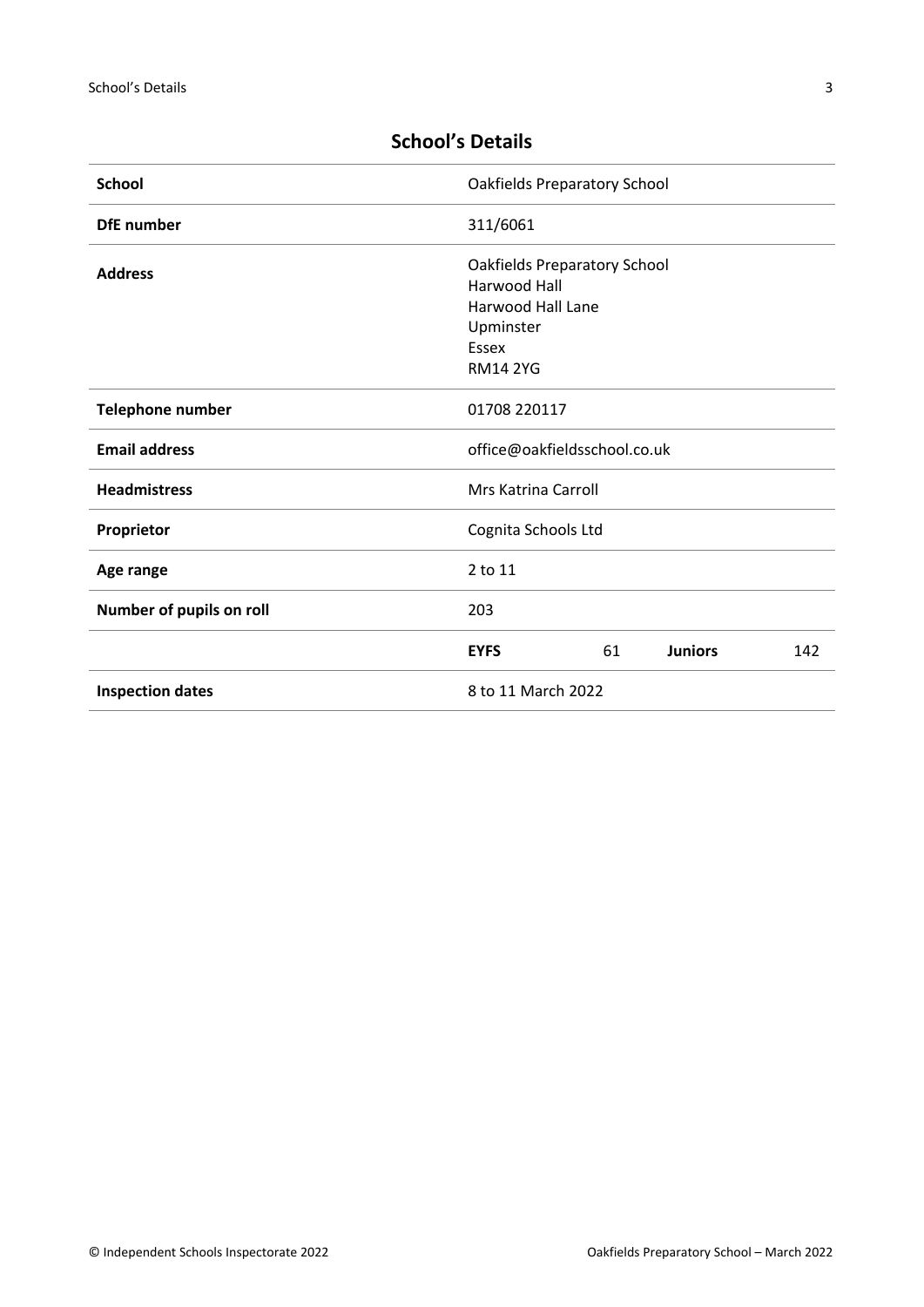# <span id="page-3-0"></span>**1. Background Information**

### <span id="page-3-1"></span>**About the school**

- 1.1 Oakfields School is an independent preparatory day school for male and female pupils aged from two to eleven years. It was founded in 1988 as a day nursery in Gidea Park. The school moved to Harwood Hall, Upminster in 1993. Oakfields is part of Cognita Schools Ltd, which is responsible for its governance. The school is divided into two sections: the Early Years Foundation Stage, for children in Nursery and Reception, and the preparatory school, for pupils from Years 1 to 6.
- 1.2 The inspection took into account the circumstances faced by schools during the COVID-19 pandemic and the restrictions imposed by government guidance at various points of the pandemic.

### <span id="page-3-2"></span>**What the school seeks to do**

1.3 The school aims to inspire and empower pupils with a passion for learning; and to seek, develop and encourage everyone's individual abilities and talents, in an environment that fully nurtures the wellbeing of the child.

### <span id="page-3-3"></span>**About the pupils**

1.4 Pupils come from a range of backgrounds that reflect the social and cultural local area. The school's own assessment data indicate that the ability of the pupils is above average. The school has identified 15 pupils as having special educational needs and/or disabilities (SEND), of whom 12 receive support. Two pupils have an education, health and care (EHC) plan. Five pupils have English as an additional language (EAL) but do not require additional support. The curriculum is modified for pupils that the school has identified as being the most able in the school's population.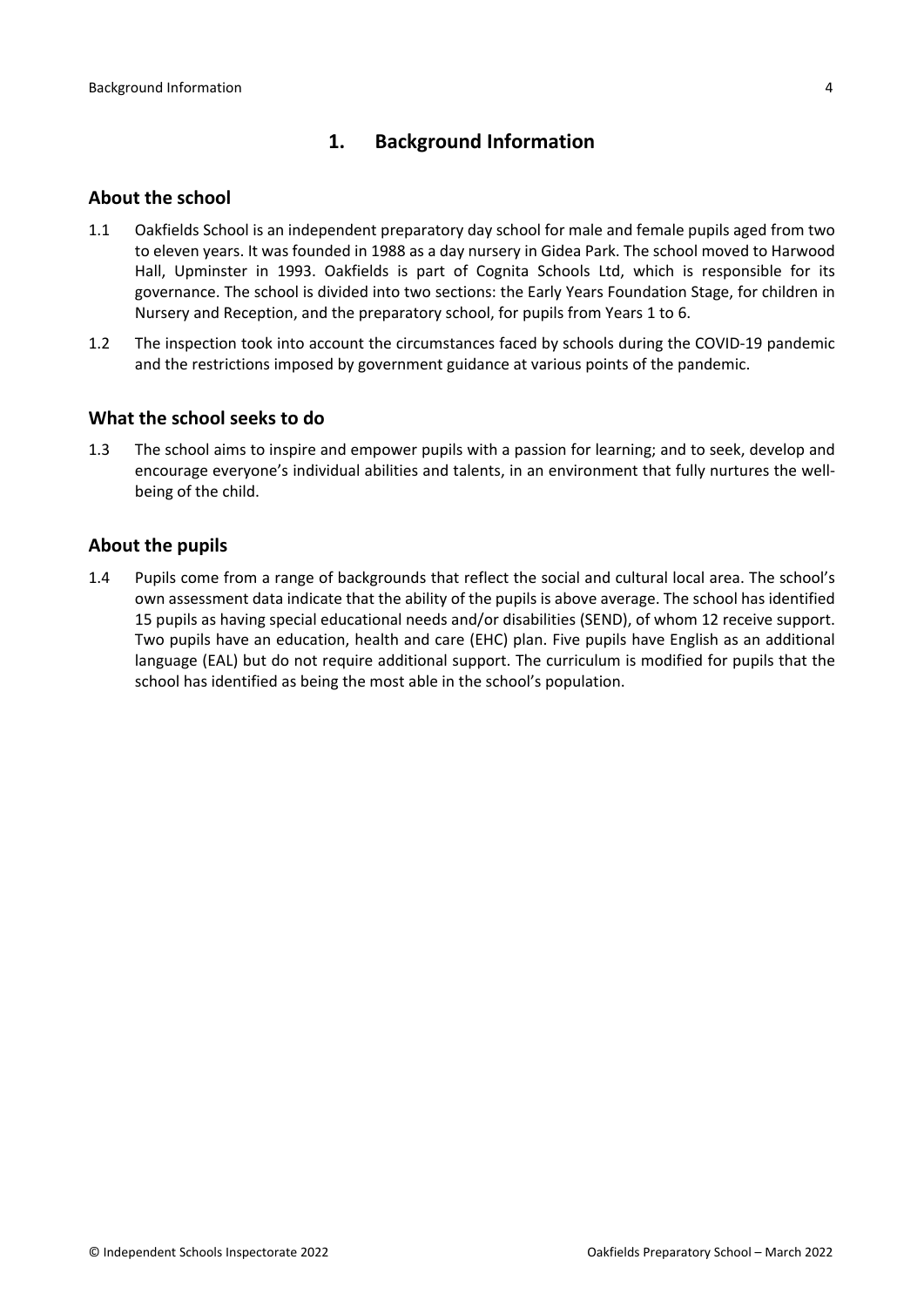# <span id="page-4-0"></span>**2. Regulatory Compliance Inspection**

# <span id="page-4-1"></span>**Preface**

The Independent Schools Inspectorate (ISI) is approved by the Secretary of State to inspect schools which are, or whose heads are, in membership of the associations which form the Independent Schools Council (ISC) and report on the extent to which they meet the Independent School Standards ('the standards') in the Schedule to the Education (Independent School Standards) Regulations 2014. Inspections of schools with early years settings not requiring registration also report whether the school complies with key provisions of the Early Years Foundation Stage (EYFS) statutory framework. Additionally, inspections report on the school's accessibility plan under Schedule 10 of the Equality Act 2010 and the ban on corporal punishment under section 548 of the Education Act 1996. Inspections also comment on the progress made to meet any compliance action points set out in the school's most recent statutory inspection.

ISI inspections are also carried out under the arrangements of the ISC Associations for the maintenance and improvement of the quality of their membership.

**This is a FOCUSED COMPLIANCE INSPECTION which was combined with an inspection of EDUCATIONAL QUALITY. The FOCUSED COMPLIANCE inspection reports only on the school's compliance with the standards.** The standards represent minimum requirements and judgements are given either as **met** or as **not met**. All schools are required to meet all the standards applicable to them. Where the minimum requirements are not met, this is clearly indicated in the relevant section of the report and the school is required to take the actions specified. In this focused compliance inspection, key standards have been inspected in detail. These are the standards on safeguarding; measures to guard against bullying; arrangements for pupils' health and safety; arrangements to check the suitability of staff; the provision of information; the handling of parents' complaints; and other related aspects of leadership and management. The remaining standards and requirements are deemed to continue to be met unless evidence to the contrary has been found.

Inspections do not include matters that are outside of the regulatory framework described above, such as: an exhaustive health and safety audit; compliance with data protection requirements; an in-depth examination of the structural condition of the school, its services or other physical features; contractual arrangements with parents; an investigation of the financial viability of the school or its accounting procedures.

Inspectors may be aware of individual safeguarding concerns, allegations and complaints as part of the inspection process. Such matters will not usually be referred to specifically in published reports in this document but will have been considered by the team in reaching its judgements.

Links to the standards and requirements can be found here: The Education [\(Independent](http://www.legislation.gov.uk/uksi/2014/3283/contents/made) School Standards) [Regulations](http://www.legislation.gov.uk/uksi/2014/3283/contents/made) 2014, Early Years Foundation Stage Statutory [Framework.](https://www.gov.uk/government/publications/early-years-foundation-stage-framework--2)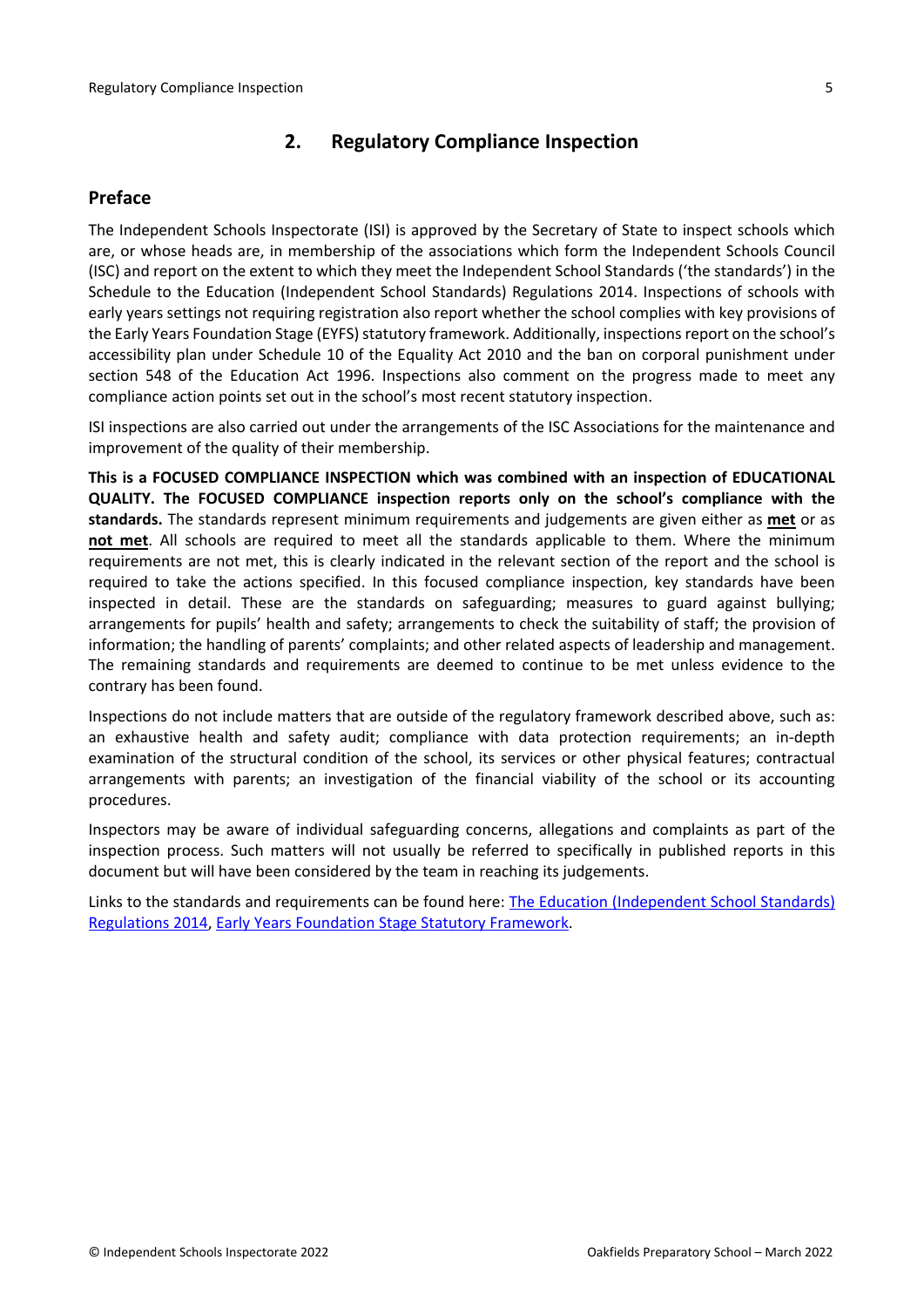# <span id="page-5-0"></span>**Key findings**

**2.1 The school meets the standards in the schedule to the Education (Independent School Standards) Regulations 2014 and relevant requirements of the statutory framework for the Early Years Foundation Stage, and associated requirements, and no further action is required as a result of this inspection.**

# <span id="page-5-1"></span>**PART 1 – Quality of education provided**

- 2.2 The school's own framework for assessment confirms that teaching enables pupils to make good progress in the context of Part 1 paragraph 3(a).
- 2.3 The curriculum is documented, supported by appropriate plans and schemes of work for the pupils and covers the required breadth of material. The teaching enables pupils to make good progress, encompasses effective behaviour management and is supported by suitable resources. A suitable framework for the assessment of pupils' performance is in place.
- 2.4 Pupils receive relationships education. The school has consulted parents and published a written statement of its policy which has regard to the relevant statutory guidance.
- **2.5 The standards relating to the quality of education [paragraphs 1–4] are met.**

# <span id="page-5-2"></span>**PART 2 – Spiritual, moral, social and cultural development of pupils**

- 2.6 Principles and values are actively promoted which facilitate the personal development of pupils as responsible, tolerant, law-abiding citizens.
- **2.7 The standard relating to spiritual, moral, social and cultural development [paragraph 5] is met.**

# <span id="page-5-3"></span>**PART 3 – Welfare, health and safety of pupils**

- 2.8 Arrangements are made to safeguard and promote the welfare of pupils by means that pay due regard to current statutory guidance; good behaviour is promoted; bullying is prevented so far as reasonably practicable; health and safety requirements are met, including those relating to fire safety; provision is made for first aid. Pupils are properly supervised; admission and attendance registers are maintained, as required, and there is a strategic approach to risk assessment. A disability access plan is in place.
- **2.9 The standardsrelating to welfare, health and safety [paragraphs 6–16], the requirement of Schedule 10 of the Equality Act 2010, and the ban on corporal punishment undersection 548 of the Education Act 1996 are met.**

# <span id="page-5-4"></span>**PART 4 – Suitability of staff, supply staff, and proprietors**

- 2.10 The school makes appropriate checks to ensure the suitability of staff, supply staff and proprietors, and a register is kept as required.
- **2.11 The standards relating to the suitability of those in contact with pupils at the school [paragraphs 17–21] are met.**

# <span id="page-5-5"></span>**PART 5 – Premises of and accommodation at schools**

2.12 Suitable toilet and changing facilities, and showering facilities where required by the standard, and appropriate accommodation for pupils' medical needs are provided. The premises are maintained to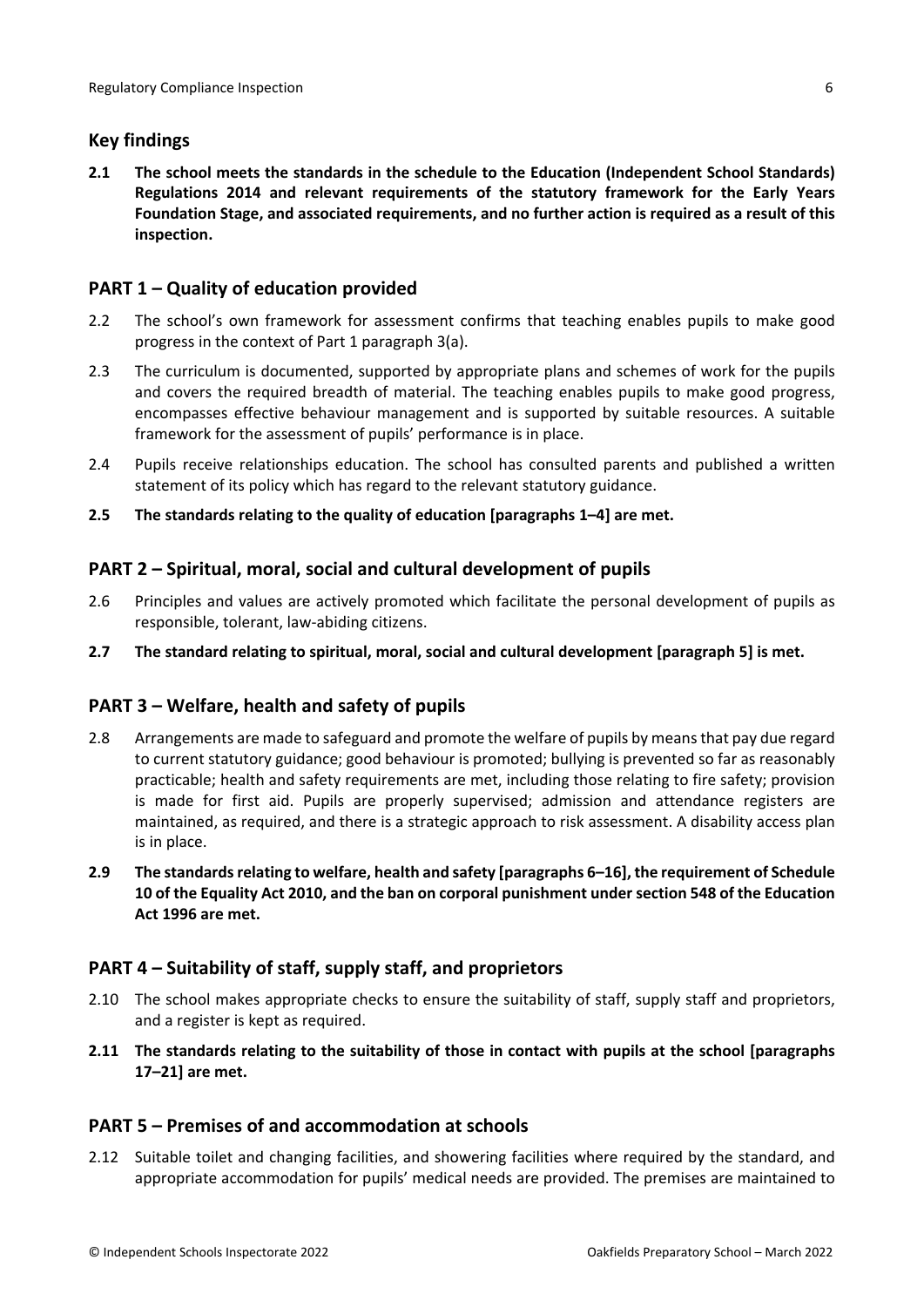a standard commensurate with health and safety; acoustics and lighting are appropriate; water provision is adequate. Suitable outdoor space is provided for physical education and outdoor play.

#### **2.13 The standards relating to the premises and accommodation [paragraphs 22–31] are met.**

#### <span id="page-6-0"></span>**PART 6 – Provision of information**

- 2.14 A range of information is published, provided or made available to parents, inspectors and the Department for Education. This includes details about the proprietor, the ethos of the school and the curriculum, and of the school's arrangementsfor admission, behaviour and exclusions, bullying, health and safety, first aid, details of the complaints procedure, and the number of complaints registered under the formal procedure during the preceding school year, and the provision for any with education, health and care plans or English as an additional language. It also includes particulars of the school's academic performance during the preceding school year, inspection reports and (for parents only) a report at least annually of their own child's progress. The safeguarding policy is posted on the school's website.
- **2.15 The standard relating to the provision of information [paragraph 32] is met.**

#### <span id="page-6-1"></span>**PART 7 – Manner in which complaints are handled**

- 2.16 Parental complaints, if any, are handled effectively through a three-stage process, (informal, formal and a hearing before a panel of three, one of whom isindependent of the school). Each stage has clear time scales, and at the third stage the panel can make findings and recommendations which are communicated to the complainant. Records are kept appropriately, including of any action taken, whether or not a complaint is successful.
- **2.17 The standard relating to the handling of complaints [paragraph 33] is met.**

#### <span id="page-6-2"></span>**PART 8 – Quality of leadership in and management of schools**

- 2.18 The proprietor ensures that the leadership and management demonstrate good skills and knowledge, and fulfil their responsibilities effectively, so that the other standards are consistently met, and they actively promote the well-being of the pupils.
- **2.19 The standard relating to leadership and management of the school [paragraph 34] is met.**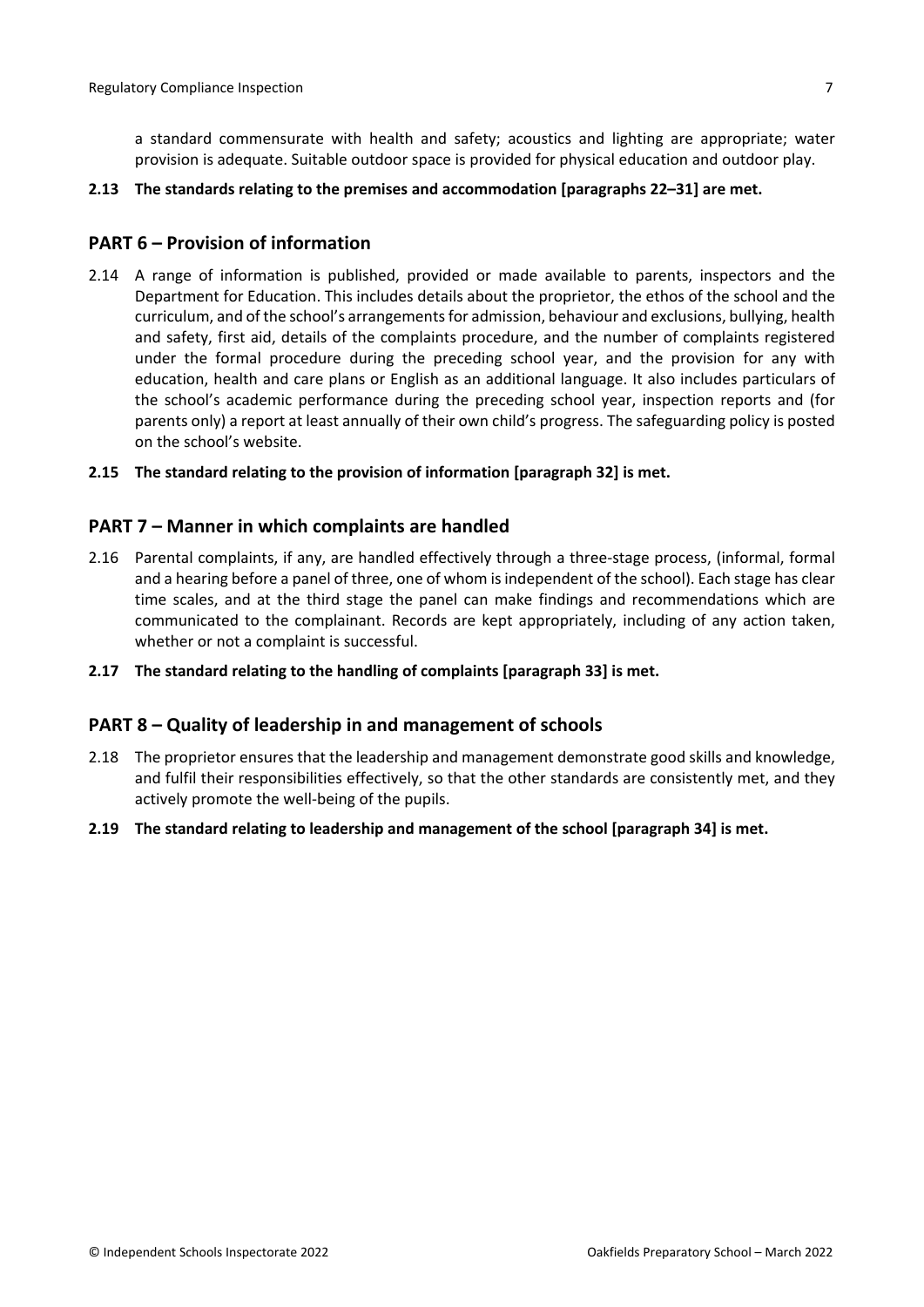# <span id="page-7-0"></span>**3. Educational Quality**

### <span id="page-7-1"></span>**Preface**

**The EDUCATIONAL QUALITY inspection reports on the quality of the school's work**. It focuses on the two key outcomes:

- The achievement of the pupils, including their academic development, and
- The personal development of the pupils.

### **The headline judgements apply one of the ISI descriptors 'excellent', 'good', 'sound' or 'unsatisfactory'.**

# <span id="page-7-2"></span>**Key findings**

- 3.1 The quality of the pupils' academic and other achievements is excellent.
	- Pupils' attitudes to learning across all ages are exemplary and they work extremely well both collaboratively and independently.
	- Pupils have excellent communication skills and achieve high levels of attainment in reading and writing, which they use creatively across all subjects.
	- Pupils attain high levels of numeracy and apply their knowledge confidently to other areas of their learning.
	- Pupils make excellent progress because of senior leaders' successful planning for their needs and the nurturing and caring approach of their teachers.
- 3.2 The quality of the pupils' personal development is excellent.
	- Pupils demonstrate extremely high levels of social development and respect for one another throughout the school.
	- Pupils have an excellent understanding of diversity and wholeheartedly celebrate other cultures, values and traditions, as well as their own.
	- Pupils develop high levels of self-esteem, self-confidence and resilience, supported by empathetic teaching and leadership.
	- Pupils' behaviour is exemplary, supported by a strong understanding of respect for rules and a clear distinction between right and wrong.

# <span id="page-7-3"></span>**Recommendation**

Give pupils more opportunities for research and analysis in order to develop their critical skills.

# <span id="page-7-4"></span>**The quality of the pupils' academic and other achievements**

- 3.3 The quality of the pupils' academic and other achievements is excellent.
- 3.4 Pupils of all ages have exemplary attitudes to learning. They work effectively both independently and collaboratively, increasingly managing their own work as they move through the school. In all lessons pupils engage fully, working in pairs or in groups, supporting and learning from one another. They listen attentively to others and to their teachers. Pupils in the older classes move sensibly and purposefully between lessons and the youngest pupils work diligently and often independently without prompting. Pupils make decisions about their learning, for instance by choosing their own level of challenge in mathematics or deciding how they will approach the writing target. In an EYFS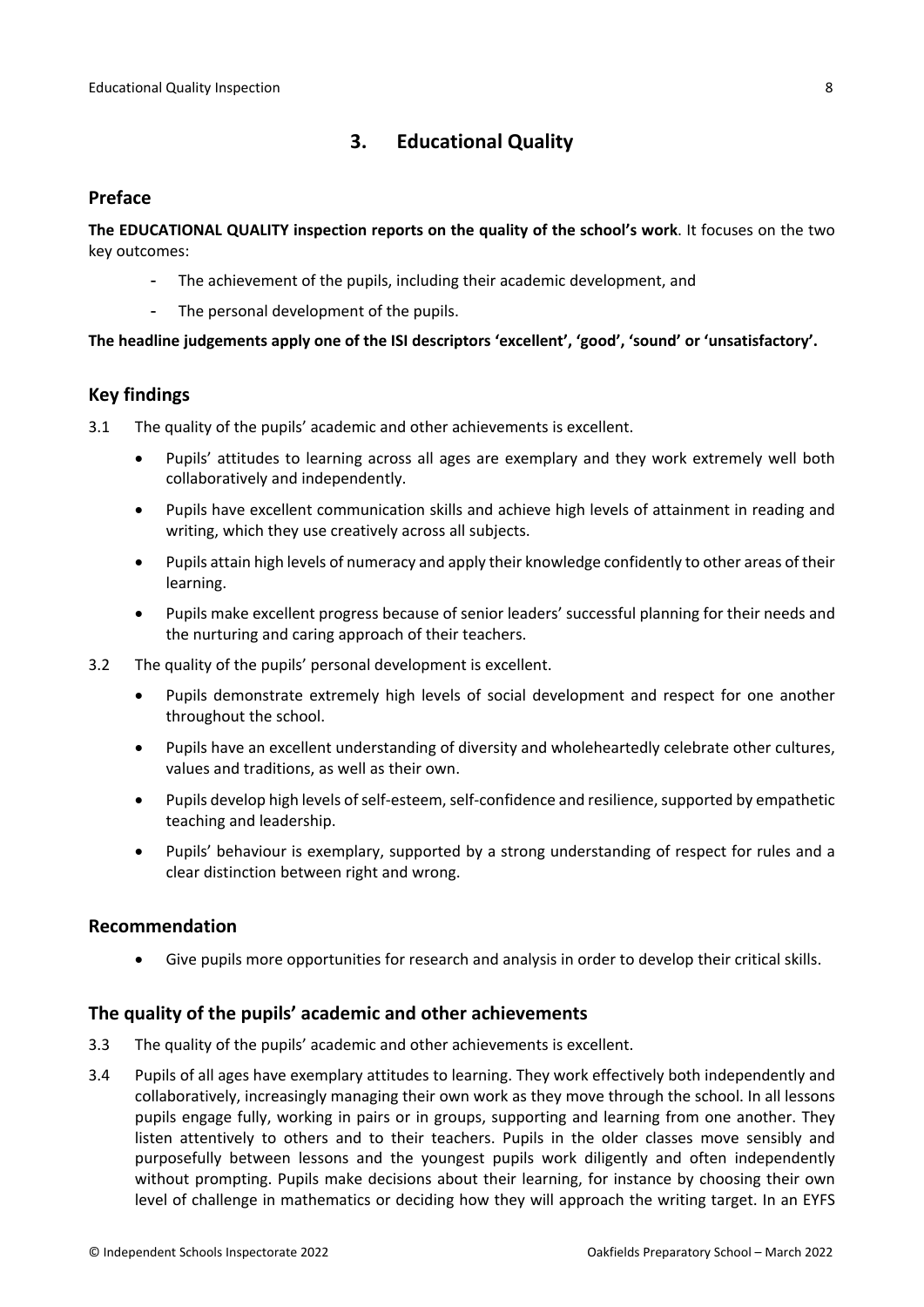Spanish lesson, children focused well and repeated new words accurately in response to the teacher, while in Year 2, pupils gained excellent insight into the principles of homophones and were able to identify all those within the passage of text. Scrutiny of pupils' written work demonstrates the care and attention they give to their presentation and the great pride they take in their work across all subjects. In discussions, pupils said that the many opportunities to work together in class help their confidence and contribute to their learning and high levels of achievement. Pupils of all abilities say that they wholeheartedly appreciate their teachers and leaders who support them at all times and help them learn to work independently.

- 3.5 The attainment of pupils of all ages and abilities is excellent. The majority of pupils attain results in standardised English and mathematics assessments that are above average for schools taking these tests. Children in the EYFS rapidly attain the expected learning goals. Throughout the school, pupils make rapid progress over time, as observed in lessons, in the scrutiny of their work and from discussions. The progress of pupils is effectively tracked through regular assessments so that teaching is tailored to individual needs. The vast majority of pupils are successful in achieving a place at the senior school of their choice and a number are awarded academic, sports or all-round scholarships. Pupils with SEND achieve well in line with their peers from their individual starting points through support in class and small group teaching sessions. Pupils who are more able benefit from additional challenge to maintain their high level of attainment. Most parents who responded to the preinspection questionnaire agree that teaching enables pupils to make progress. School leaders and governors are highly effective in fulfilling the schools' aims ensuring that they provide a happy school where children build confidence and enjoy learning, and where individual talents and strengths are celebrated.
- 3.6 Pupils' knowledge, skills and understanding are excellent and they successfully apply these to different areas of their learning. Nursery children settle quickly into daily routines learning, through organised play and choosing activities that promote their interest and curiosity. EYFS children use their increasing knowledge of letters and sounds to read familiar words and show confidence in starting to read and write. Throughout the school, pupils anticipate challenge through their teachers' clearly explained lesson objectives and an innovative range of activities, ensuring that they make rapid progress. Year 2 pupils developed an excellent understanding of the simple properties of materials using the correct technical terms and chose appropriate materials for a range of products. Year 3 pupils were highly focused on writing about a mythical creature from reading an exotic range of animal stories, while in a Year 4 physical education lesson, pupils gave performances of their four different gymnastic movements and were evaluated by their peers on what they did well and how to improve.
- 3.7 Pupils demonstrate excellent communication skills for their age. They contribute sensibly and thoughtfully in discussion and in response to teachers' focused questioning. Children in the EYFS listen attentively to one another and take turns to share their thoughts. Older pupils demonstrate a high level of spoken communication skills as they work together in pairs to discuss the theme of a text or how to approach a particular writing task. They speak with confidence and clearly enjoy the opportunities to deliver presentations to their class, for example, in the Friday afternoon current affairs sessions. Pupils write using a wide range of literary techniques and vocabulary, seen in their English and other subject books. They read extensively both in class and independently in the library.
- 3.8 The majority of pupils attain excellent levels in numeracy and successfully apply these to other areas of their learning. Reception children recognised the correct shapes to make rockets for their moon project, in preparation for sending a letter to an alien in space, while Year 4 pupils demonstrated excellent problem-solving skills in carrying out calculations with time, and excellent recall of previous work on interpreting data. Year 5 pupils made rapid progress in converting percentages, decimals and fractions. Pupils are ably supported to make rapid progress in mathematics through additional lessons which they say are not only helpful but also lead to their further enjoyment and fascination with mathematics. By the time they reach Year 6, pupils confidently apply a range of different methods to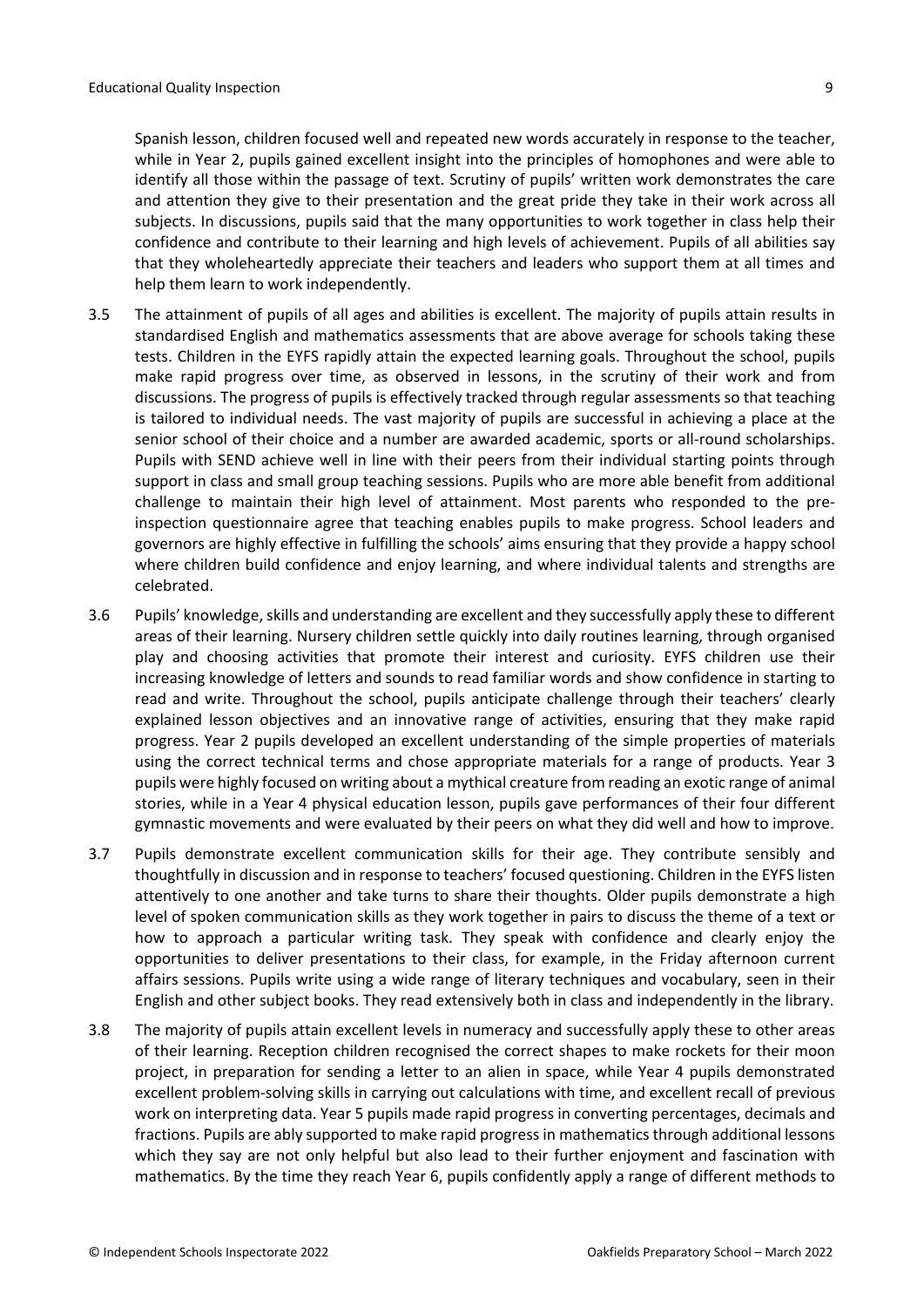solve advanced problems. For example, in solving complex linear equations, they took great care to set out their work systematically and logically to arrive at the correct solutions.

- 3.9 Pupils acquire confident information and communication technology skills and apply these with ease to support their learning. They use technology and their electronic devices confidently to research simple facts and to discover new information. For example, in a computer lesson, younger pupils differentiated between input and output, sorting cards by working successfully in pairs, while in a history lesson Year 4 pupils used their analytical skills, making deductions from their online research to create a profile of historical figures. In Year 3 art lessons, pupils enthusiastically created models of mythical creatures to make an animation video, applying the necessary steps such as stop animation to make their characters fly into space.
- 3.10 Pupils show increasing proficiency in their study skills which they effectively apply to all areas of their learning. They concentrate extremely well in lessons and always focus on the tasks set for them. Pupils successfully check and edit their own work using guidelines provided by their teachers. They show clear ability to reason, as in a Year 4 Spanish lesson, where pupils inferred the meaning of new vocabulary from the context of the conversation, and in a Year 6 English lesson, pupils developed a clear understanding of a balanced argument, expressing their ideas succinctly. In a Year 2 religious education (RE) lesson, pupils showed excellent recall of terms related to Sikhism and were fascinated to learn about the naming ceremony for a new baby. Pupils' ability to research and analyse critically is an area that leaders are seeking to develop further.
- 3.11 Pupils achieve a high level of success in a range of competitions, including the Great Britain football squad and the local sports partnership awards in athletics, triathlon, cross country and swimming. Pupils are successful in football, netball and cross-country at both local and national levels, and take part in a range of sports in their extra-curricular activities. They participate in a range of school musical events, in choirs, orchestra and individual music lessons. They are successful in the arts, in poetry and writing competitions, and also in mathematics and science challenges. Pupils enjoy the performing arts and take part annually in the school's end-of-term 'extravaganza'. A few parents in their questionnaire responses said that they would like the school to offer a wider range of extra-curricular activities. The inspectors found that pupils achieve well and develop their skills further in the range of opportunities on offer.

# <span id="page-9-0"></span>**The quality of the pupils' personal development**

- 3.12 The quality of the pupils' personal development is excellent.
- 3.13 Pupils of all ages develop high levels of self-awareness, self-confidence and resilience within a closeknit, nurturing, family environment. Pupils are diligent and absorbed in their learning. They work conscientiously and independently to ensure they make the most of each lesson. They are confident to be themselves, effectively supported by teachers who praise and celebrate their achievements. Senior leaders encourage pupils to be independent with a 'have a go attitude'. Pupils understand that making mistakes is part of the learning process which ensures that they are well prepared for the next stage of their education.
- 3.14 Pupils' decision-making skills are excellent. They are thoughtful, reflective and mature in their approach. They make sensible and often perceptive decisions and appreciate how these may affect them and others. EYFS children explained their choice in selecting a play activity, along with the need to share their toys, and older pupils reflected and recognised the importance of talking through the next stage of their school life. Choice is a common practice for pupils in most lessons. Pupils think carefully, make decisions with consideration and learn to enjoy the freedom and satisfaction of understanding how they learn to be independent thinkers as they move through the school.
- 3.15 Pupils' spiritual understanding is excellent. They show a strong appreciation of the non-material aspects of life and know what matters to them, such as friendships at school. They reflect on what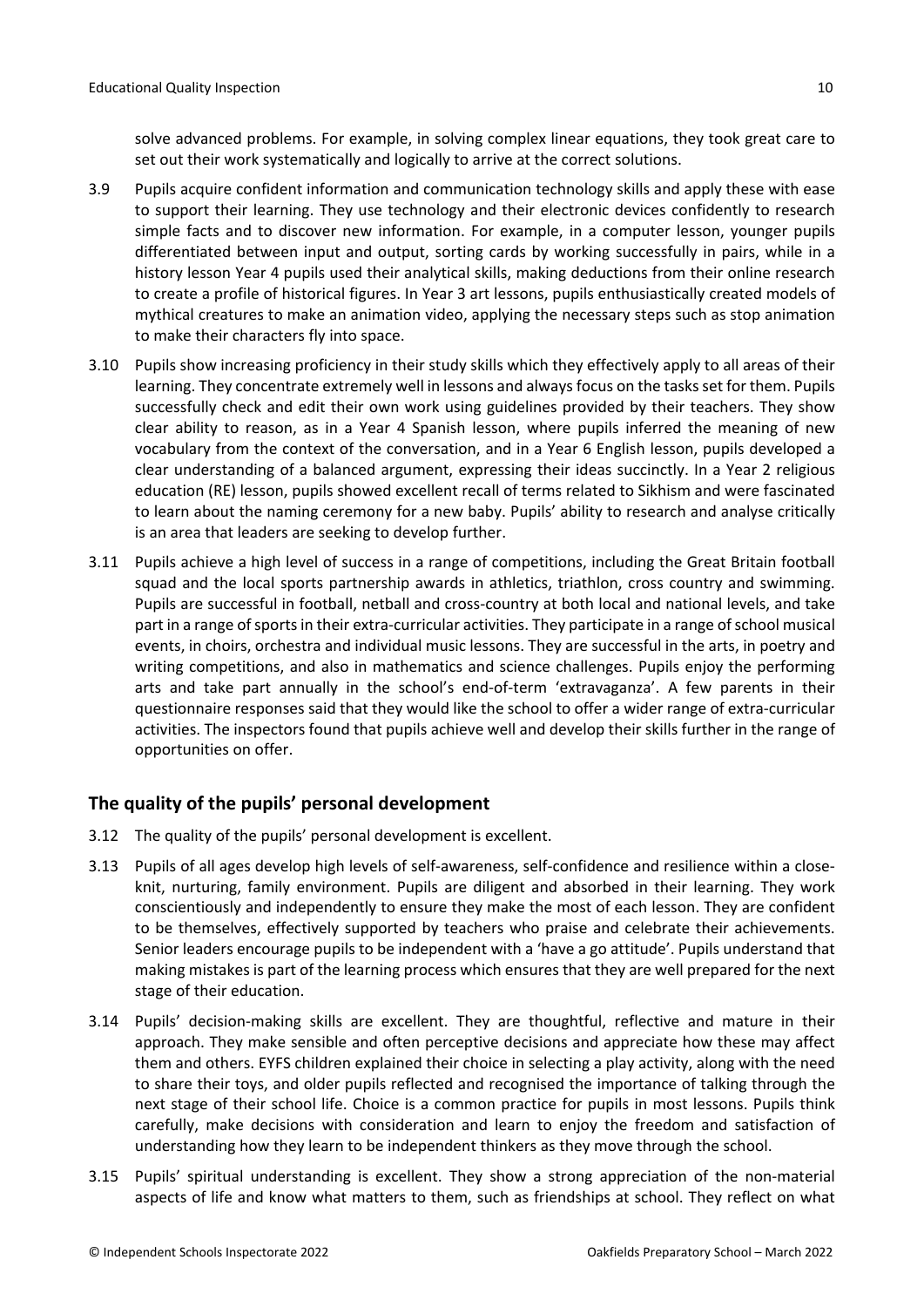they receive from their school community and the benefits of playing sport together and enjoying the wide-open spaces they have for recreation. Pupils' spiritual understanding is further enhanced in their RE lessons. This was seen in Year 4 where pupils were learning about the differences and similarities in the creation stories of world religions. In assemblies and in class pupils celebrate the significance of special festival days and religious ceremonies, which help them to understand what is important to others. They appreciate the beauty around them and music that helps them to be calm. Pupils spoke of their awareness of places of worship, realising that these are very special to believers.

- 3.16 Pupils' behaviour is exemplary. All pupils show a mature level of understanding and responsibility for their own behaviour. Pupils explained that the challenge is to be the best they can be. They are not afraid to take risks in their learning because they are encouraged by teachers and leaders. They feel that mistakes help them to learn if they pay attention to them. Pupils develop a strong sense of right and wrong through the nurturing ethos of the school and leaders' high expectations. The rules of each class are agreed by pupils with their teacher which ensures a sense of pride and a pledge to abide by them. Pupils understand that rules are there to keep them safe and that this was particularly pertinent during the pandemic. All pupils who responded to the questionnaire said that the school always takes bullying or unkindness seriously and sorts out any poor behaviour.
- 3.17 Pupils' social development and collaboration skills are excellent. They readily adopt the core values which are fully part of the school culture, fulfilling leaders' and governors' aims to help pupils to try their best, respect one another and adapt positively to change. Relationships throughout the school are highly positive within year groups and across the school. They are polite and courteous, holding the door open for adults, remembering to say please and thank you when appropriate, thanking their teachers for the lessons and supporting one another when they go out to play. This is all underpinned by senior leaders' consistent setting of high expectations and high standards, and the nurturing and support of staff. EYFS children play happily with and around others, sharing and taking turns. Older pupils helped younger ones with lunch, for example, and ensured that everything was cleared away tidily before they left the dining room. Older pupils develop their team-building skills further through playing fixtures and ensuring everyone has the opportunity to take part. Pupils spoke very positively about the warm and inviting atmosphere of the school and how everyone works together to build this harmonious community.
- 3.18 Pupils' contribution to others, the school and the community is excellent and their social awareness is well developed. They show commitment to helping others in their roles as prefects, sports captains, class monitors supporting younger pupils and leaders in the 'pupil voice' sessions. They are kind to one another, because this is the norm. Pupils are conscious of the needs of others around them in their community and work towards raising money to provide for others in whatever way they can. Most recently, they have contributed to the Ukraine appeal by collecting clothing and blankets. At Christmas and Easter, they take part in singing for senior citizens in the local community and often initiate projects by themselves. These include walking to Madrid, a sponsored walk taking turns round their playing field and a swimming project with their leaders and teachers. They are eager to take on extra responsibilities and volunteer to serve others. Children are expected to be active and responsible campaigners for various initiatives, such as visiting the local nursing home to sing to dementia patients, raising funds for cancer research and a local hospice and sponsoring a pet, Comet the reindeer.
- 3.19 Pupils celebrate diversity and show great respect for everyone in the school regardless of their background or role. They enjoy being part of a culturally diverse community and learning about different cultures and traditions through PSHE, RE and relationships education. School leaders and staff endorse this celebration of all, wholeheartedly promoting and deepening pupils' respect for diversity and cultural understanding. Pupils have a thoughtful and perceptive awareness of British society and the role of the democratic process, public institutions and services. Each Friday, pupils enjoy presenting current affairs including famous people for Black History month and other campaigns that celebrate or highlight the lives of others. Almost all parents who responded to the questionnaire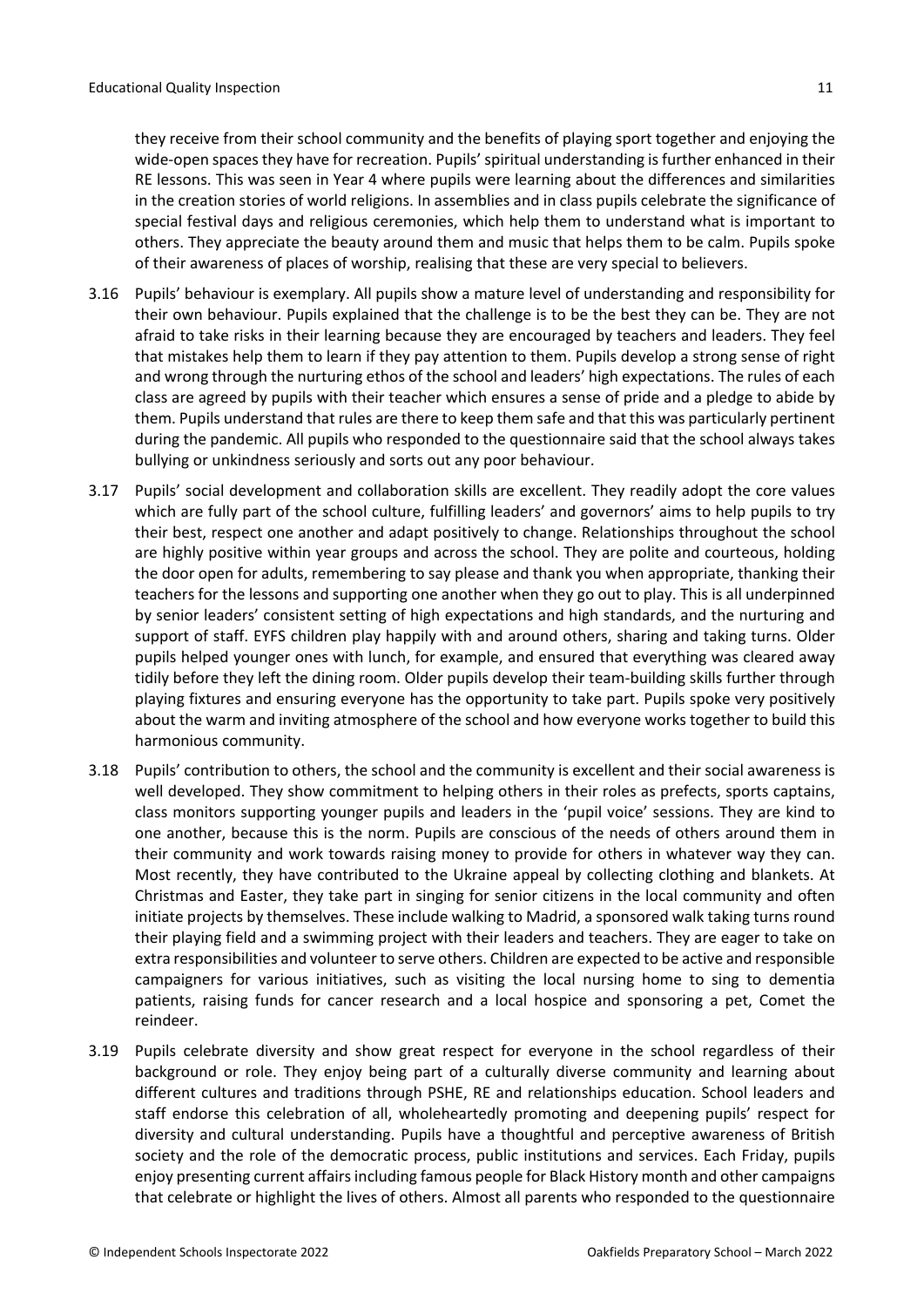agreed that the school actively promotes values of democracy, respect and acceptance of other people.

3.20 Pupils have an excellent awareness of how to stay safe and healthy. They know the risks involved in going online and what to do if they feel concerned. Pupils agree that the school teaches them about safety online and their physical safety, and feel that school is a safe place to be. Pupils are quite clear that a healthy diet means a healthy body, and that exercise and being outdoors support a healthy mind. They challenge the school to ensure that lunches are healthy, using their 'pupil voice in action'. Year 5 pupils articulated the importance of nature in their lives for well-being, while Year 6 pupils said that going to run around during the school day helps them to concentrate in lessons. Pupils celebrate 'Global Be Well Day', joining other young people around the world in reinforcing the message that mental and physical well-being is critical to educational success. Most parents and all pupils who responded to the questionnaire agreed that the school encourages pupils to adopt a healthy lifestyle.